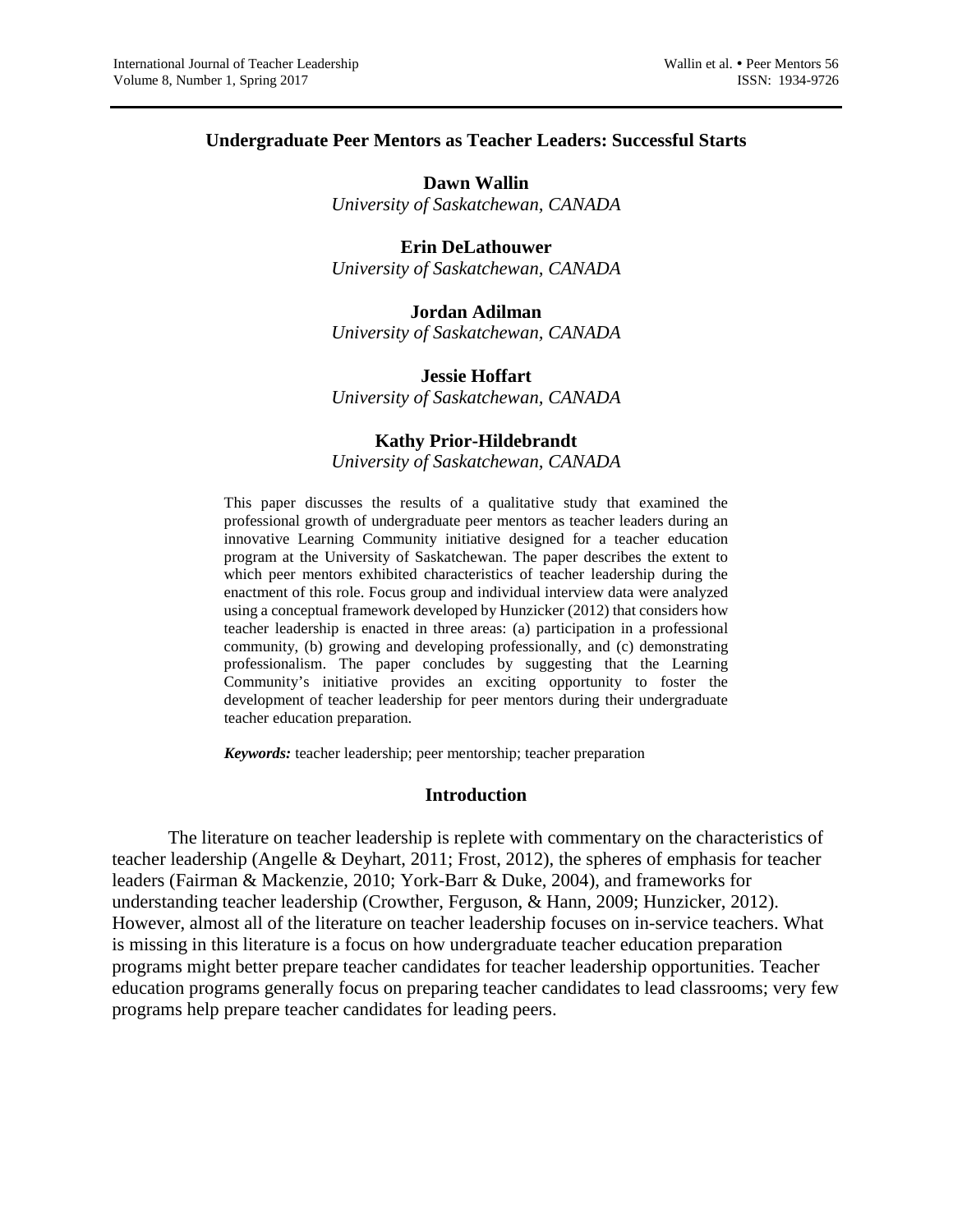The impetus for this study came out of an innovation that was added to a newly approved four-year direct entry teacher education program at the University of Saskatchewan. Learning Communities for first- and second-year education students were introduced for the first time, facilitated by peer mentors who are third- and fourth-year students. As the innovation unfolded, attention shifted to not only the impact of Learning Communities on first- and second-year students, but also the impact on peer mentors who were facilitating weekly sessions with their peers. This article presents the findings of two focus groups and individual interviews with peer mentors that examined the extent to which the enactment of the role fostered teacher leadership skills. The findings are organized through a conceptual framework developed by Hunzicker (2012) that considers how teacher leadership is enacted in three areas: (a) participation in a professional community, (b) growing and developing professionally, and (c) demonstrating professionalism. The paper concludes with final reflections on the value of embedded teacher leadership opportunities within teacher education programs.

### **Background**

In 2015, the College of Education at the University of Saskatchewan was approved to offer a four-year direct entry program. Students needed to complete the equivalent of two years of arts and science courses to complete requirements for their teaching areas, but they were registered as education students from the beginning of the four-year program. Although curricular changes were being planned to include education courses during first and second years, at the time of the study, the requirements had not yet changed. As a consequence, students completed a 2+2 model of course study, with the arts and science courses offered in the first and second year, and the upper year education courses offered in years three and four. Arts and science courses were provided in buildings separate from the College of Education building. Consequently, the College of Education wanted to ensure education students in years one and two felt that they were connected to the college, and that supports were provided to offset higher attrition rates known to occur in the first two years of undergraduate study in the College of Arts and Science. In addition, the college wanted to ensure that students in years one and two of the program were exposed to educational concepts, networks of professionals, and faculty members early in the program to be better prepared for their upper years education coursework.

To achieve these ends, the College of Education introduced Learning Communities for first and second year students. The team responsible for the design of the Learning Communities included the associate dean of the undergraduate program, the Learning Communities' coordinator, and the Learning Communities' advisor. Group members had extensive experience in K-12 schools as teachers and administrators, and in post-secondary education as faculty members, field experience supervisors, Learning Community designers, and advisors.

Learning Communities were designed to support education students as post-secondary learners, teacher educators, and public intellectuals. Operating as a series of weekly one-hour sessions, the motto of the Learning Communities is, "Be the learner you want to teach; become a teacher of learners." The sessions intentionally focused on student support and learning that moves from a more internal, campus-based orientation of self-awareness to a broader perspective of self in society. In addition, each semester focused on orienting students to different teacher education concepts and networks of professionals. During this first year of implementation, all students were encouraged to register in Learning Communities, but they were not required to do so.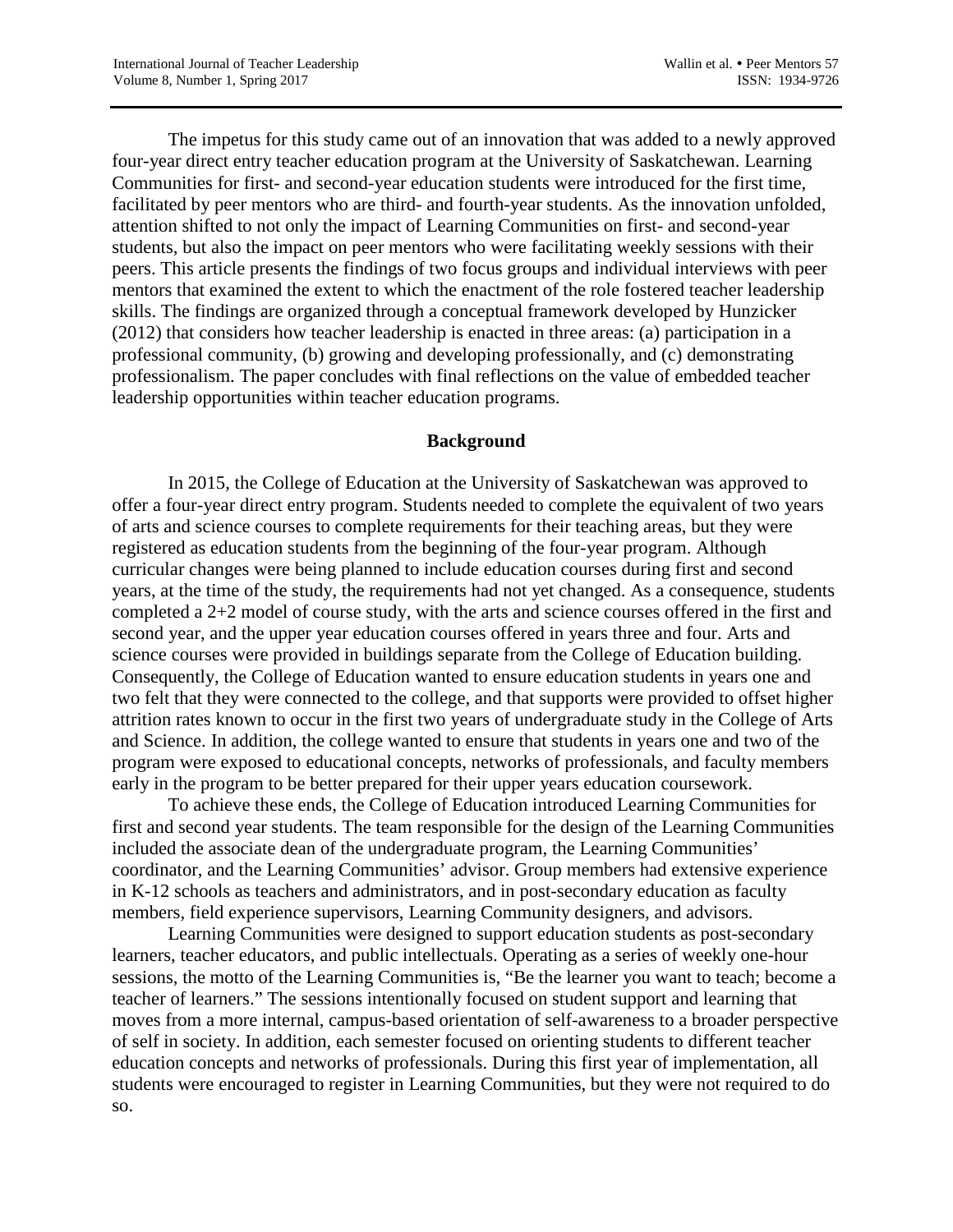Peer mentors facilitated Learning Communities in third and fourth years of study. Although the extent of their education coursework and field experiences varied, they all had the common experience of successful completion of their first and second years in arts and science teaching areas. Each Learning Community was co-facilitated by two peer mentors who worked together to plan the sessions. In order to support the peer mentors who volunteered for the role, the Learning Communities team put in place a peer mentor orientation during each term. Weekly sessions for peer mentors led by the Learning Communities' coordinator and Learning Communities' advisor modeled a framework for facilitation focused on common goals for each week, but could be tailored by peer mentors based on their facilitation styles and needs of the group. The promotion of student learning was a major factor in the design of the Learning Communities' initiative, as the intent was to support students as post-secondary learners, but also as educators who could better serve the learning needs of students they will eventually teach. The coordinator and advisor played integral roles in acquiring guests for the Learning Communities, creating and conducting peer mentor orientation and training sessions, facilitating peer mentor weekly professional development (PD) sessions, and acting as college supports for student/peer mentor queries, concerns, and/or needs throughout the term. Weekly peer mentor PD sessions helped peer mentors talk through the content of the week as a facilitation team. During the sessions, the coordinator and advisor modeled ways of working with peers, possible facilitation strategies, team building strategies, ideas for shaping content, communication strategies for peers and/or guests, and open forums for peer mentors to voice any concerns or ideas about future group needs.

Peer mentors volunteered for the role through an application process sent out by the Undergraduate Programs Office. These individuals (male and female) represented a variety of teaching areas, teaching levels (early, middle and senior), and program routes, including indigenous program routes. Overall, they were a highly motivated group of students who were committed to the student experience, and to developing their own repertoire of skills and knowledge that could extend their course learning and facilitate a means of gaining teaching experience. Peer mentors were responsible for the coordination and facilitation of weekly Learning Community hours for first and second year students. They shaped the weekly curriculum of each Learning Community hour, and incorporated aspects of the K-12 Saskatchewan school curricula into each session. They learned to respond to the needs of the group such that flexible adaptations were incorporated as necessary. All peer mentors had to facilitate sessions that included professional educators, faculty members, and community members. Furthermore, they worked in co-teaching situations that created a sense of security, but also a learning environment for the co-construction of leadership and instructional skills. The creation of collegial norms was crafted overtly in each Learning Community, as well as within the weekly peer mentor sessions.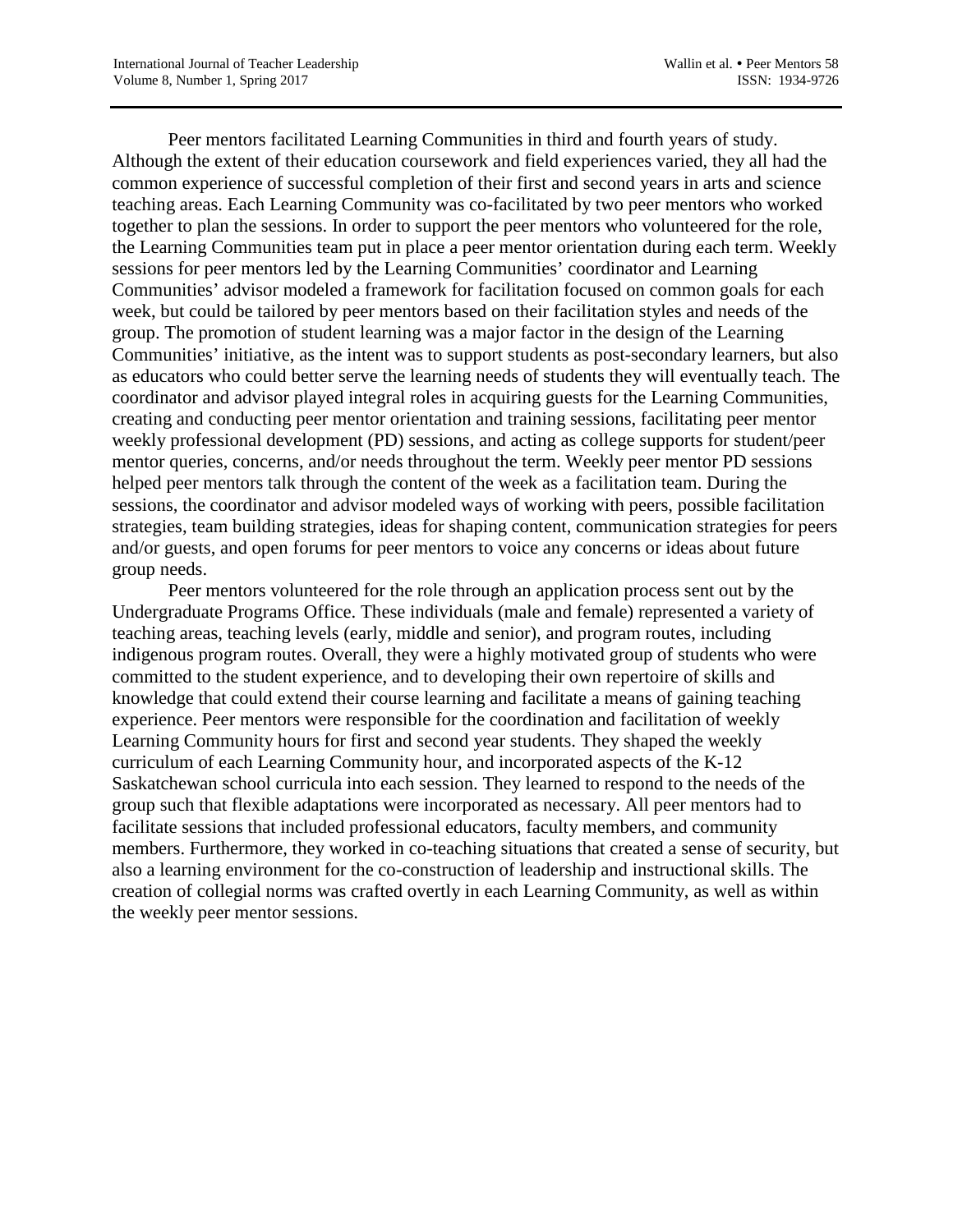## **Teacher Leadership**

According to Struyve, Meredith, and Gielen (2014), definitions of teacher leadership

remain rather open with respect to the specific forms teacher leadership can take (formal vs. non-formal, full-time vs. part-time, in the school vs. exceeding the school borders), as well as to the actual responsibilities that a teacher leader embraces (from the development of a school vision or pedagogical project to the support of teachers' daily practice. (p. 206)

One of the most often cited sources on teacher leadership (York-Barr & Duke, 2004) suggests that it is often focused on the following factors: coordination and management, school or district curriculum work, professional development of colleagues, participation in school change/improvement, engaging in parent and community involvement, contributing to the profession, and mentoring preservice teachers. Others have added to this list the creation of collegial norms (Harris, 2005), and student learning (Angelle & Deyhart, 2011; Fairman & Mackenzie, 2012).

The literature base on teacher leadership tends to focus on the characteristics of teacher leaders who hold a variety of knowledge, skills, and dispositions. The literature supports a view that teacher leaders hold expertise in some area of teaching and learning (Brondyk & Stanulis, 2014; Carver, Margolis, & Williams, 2013; Fairman & Mackenzie, 2012), and demonstrate competence in teaching and learning (Crowther et al., 2009; Carver et al., 2013; Lai & Cheung, 2015). As a consequence, they gain credibility with peers (Snell & Swanson, 2000). As their successes and networks increase over time, their understanding of formal and informal paths of influence grows (Brondyk & Stanulis, 2014; Cooper et al., 2015).

Teacher leaders also tend to have developed a number of skills that support their efforts. They are often said to be planners (Bowman, 2004; Carver et al., 2013) who have good facilitation and presentation skills (Angelle & Deyhart, 2011; Frost, 2012), and know how to marshal resources to support their efforts (Angelle & Deyhart, 2011; York-Barr & Duke, 2004). Teacher leaders are able to build trusting relationships with colleagues because of strong interpersonal and intrapersonal skills (Bolam, McMahon, Stoll, Thomas, & Wallace, 2005; Frost, 2012; York-Barr & Duke, 2004). They can communicate effectively (Cooper et al., 2015; Little, 2006; Wood, 2007), are politically savvy (Carver et al., 2013; Nieto, 2007), and have the capacity to assess group needs (Brondyk & Stanulis, 2014). As such, they break down barriers as they build community, support, and vision (Angelle & Deyhart, 2011; Bowman, 2004; York-Barr & Duke, 2004). By doing so they take initiative (Fairman & Mackenzie, 2012; Frost, 2012; Lai & Cheung, 2015), and translate ideas into action (Danielson, 2007; Jacobs, Beck, & Crowell, 2014; Lai & Cheung, 2015; Poekert, 2012).

Teacher leaders hold particular dispositions towards teaching, learning, and leading. They are often community-minded lifelong learners with a sense of integrity (Angelle & Deyhart, 2011; Bowman, 2004) and moral purpose (Frost, 2012; Lieberman & Friedrich, 2010). They are internally driven (Fairman & Mackenzie, 2012), change-oriented individuals who take risks (Angelle & Deyhart, 2011; Brondyk & Stanulis, 2014; Spillane 2006). They tend to be openminded, and enthusiastic (Danielson, 2007; Poekert, 2012). Teacher leaders are also highly collaborative (Angelle & Deyhart, 2011; Lieberman & Friedrich, 2010) and inclusive (Bolam et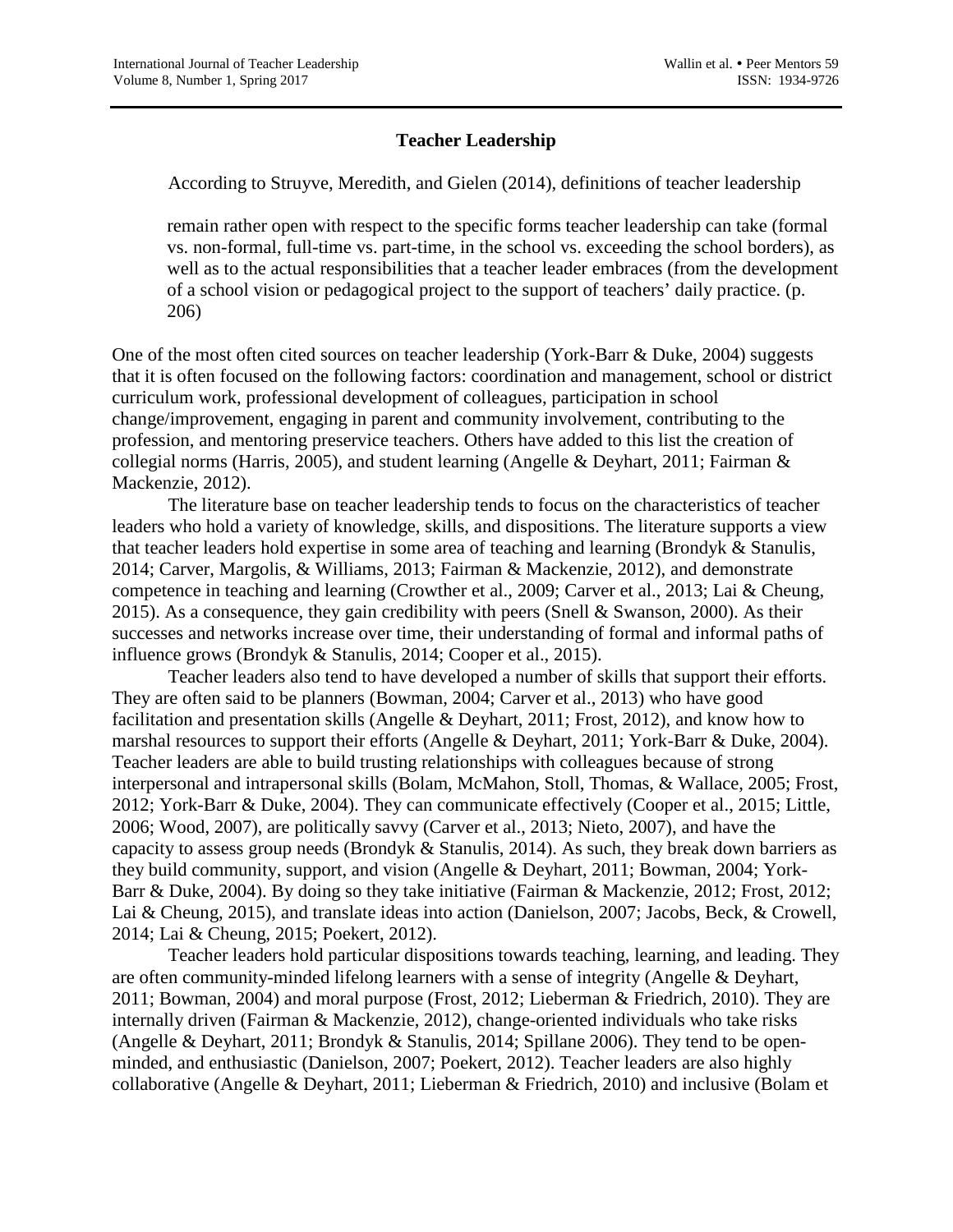al., 2005; Frost, 2012). They seek feedback on their efforts (Fairman & Mackenzie, 2012), and accept responsibility (Frost, 2012).

With respect to the actions of teacher leaders, Hunzicker (2012) developed a conceptual framework for studying teacher leadership based on Danielson's (2007) framework for teaching. In this framework, teacher leadership is described by three components: (a) participation in a professional community, (b) professional growth over time, and (c) the demonstration of professionalism. Participating in a learning community includes developing relationships with colleagues, involvement in a culture of professional inquiry, service to the school, and participation in school and district projects. The second component, developing professionally, includes the enhancement of content knowledge and pedagogical skill, receptivity to feedback from colleagues, and service to the profession. The final component, demonstrating professionalism, includes acting with integrity and ethical conduct, providing service to students, engaging in advocacy and decision-making, and compliance with school and district regulations.

Moreover, Hunzicker (2012) suggests that "teacher leaders are best prepared through a combination of job-embedded professional development and collaborative experiences" (p. 268). He cites Lipton and Wellman (2007) who indicate that professional development for teachers should emphasize collaboration, and prepare teachers to "differentiate their leadership approach based on colleagues' knowledge, experience, readiness and needs" (p. 268). Such opportunities should include follow-up activities that promote reflection and reinforce learning in collaborative, job-embedded experiences. In his view, such professional learning opportunities prepare teacher leaders "through personalized, work-based and process-rich experiences' paired with opportunities for practice, high-quality feedback and time to reflect" (p. 269). As Poekert (2012) suggests:

Effectively done, professional development serves as the impetus for the professionalization of teaching and the development of teachers' leadership skills toward influencing and improving the practice of their colleagues (Murphy 2005). In short, teacher leadership can result from effective professional development for teachers and principals. (p. 170)

To that end, the Learning Communities' initiative served as a job-embedded professional growth opportunity for peer mentors for the development of teacher leadership skills.

## **Method**

Rather than focusing on an *a priori* definition of teacher leadership, this study examined the concept from the experience of third- and fourth-year teacher candidates who served as peer mentors in the teacher education program. Given their unique leadership role in the program, it was most interesting to learn how these teacher aspirants conceptualized teacher leadership. Our interest was similar to that presented by Angelle and Deyhart (2011) who suggested:

Although many studies of the concept of teacher leadership can be found, perceptions of the components of teacher leadership in school contexts by teachers themselves have largely been lacking in the literature. Researchers have generally failed to examine differences in perceptions of teacher leadership by those who practice the concept. (p. 142)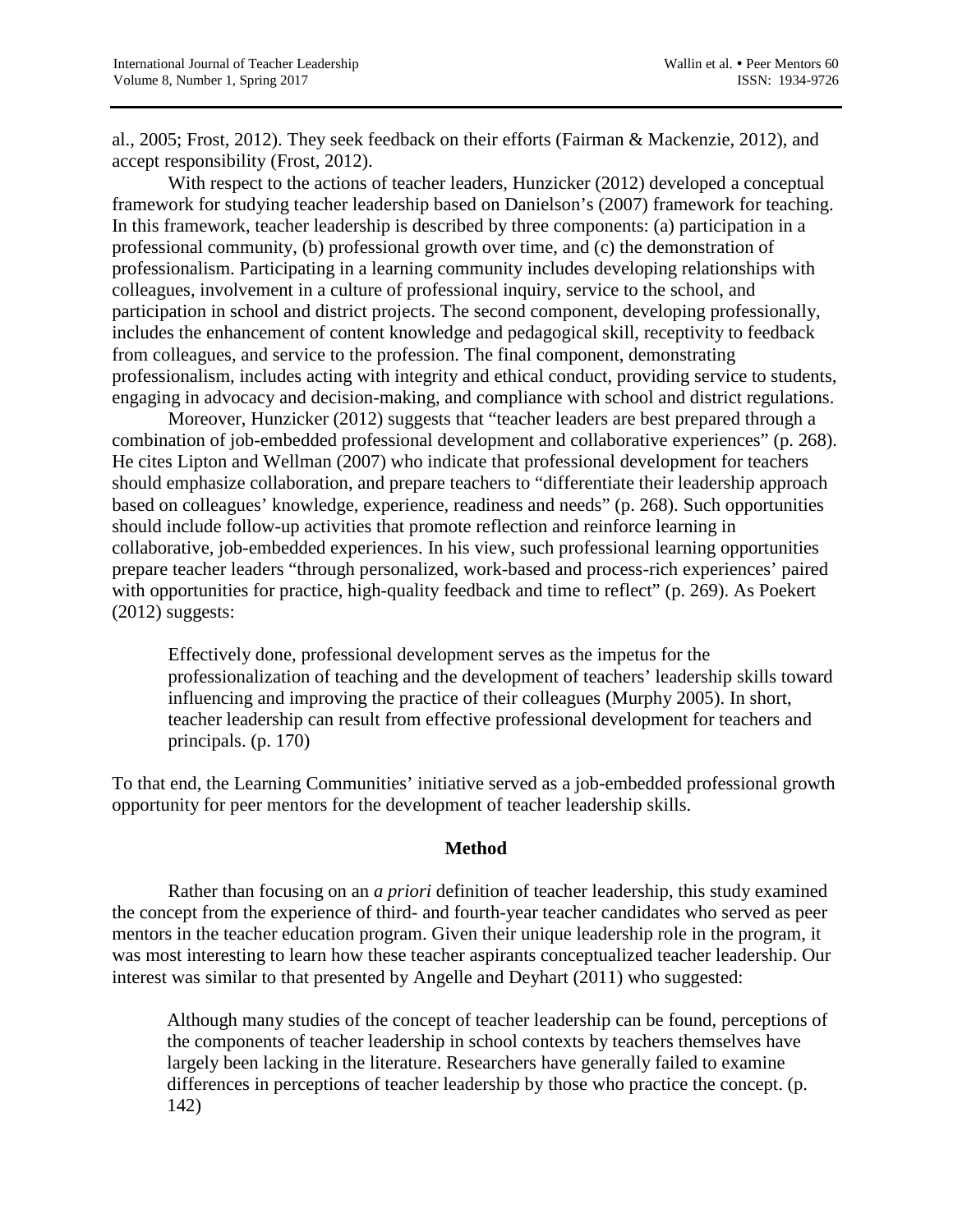Subsequently, in this study teacher leadership is explored from the perspectives of peer mentors who were practicing such roles in their work with Learning Communities.

The findings of this study are based on two semi-structured focus groups and interviews held with 9 of the 30 peer mentors who volunteered to support Learning Communities for firstand second-year students during the 2016-2017 academic year. Interviews provided an opportunity for peer mentors whose schedules precluded them from being available for the focus group sessions to participate. In addition, given the timing of ethics approval, the data collection took place after the academic term was over, which likely minimized the number of peer mentors who were available to be interviewed. Sample questions, among others, included the following:

- What are the characteristics of teacher leadership?
- What are the most effective leadership styles of teacher leaders?
- Based on the above information, in what ways have you been able to enact teacher leadership as a peer mentor?
- In what ways has becoming a peer mentor allowed you to participate in a professional community?
- In what ways has becoming a peer mentor helped to develop your skills, understandings, and ways of working with colleagues/peers?
- In what ways has your role as a peer mentor shaped your professional selfunderstanding of what it means to become an educator?

In order to avoid an ethical conflict of interest and to support the professional development of peer mentors, two peer mentors were hired as research assistants to conduct the focus groups and to gather feedback from peer mentor participants. The transcripts were anonymized by the research assistants, and were analyzed by the research team thematically based on conceptualizations found in teacher education literature (characteristics, knowledge, and skills), Hunzicker's (2012) conceptual framework (participation in a professional community, professional growth over time, and the demonstration of professionalism), and emergent themes from the data. Although many other themes developed from the data, this article presents those related to characteristics of teacher leadership and its enactment according to Hunzicker's conceptual framework.

## **Findings**

The findings below outline peer mentor perceptions of teacher leader characteristics and how peer mentors exhibited those characteristics as facilitators of Learning Communities. The findings are then presented in terms of how teacher leadership was exhibited through professional community, developing professionally, and demonstrating professionalism. The discussion section discusses the findings in the context of the teacher leadership literature.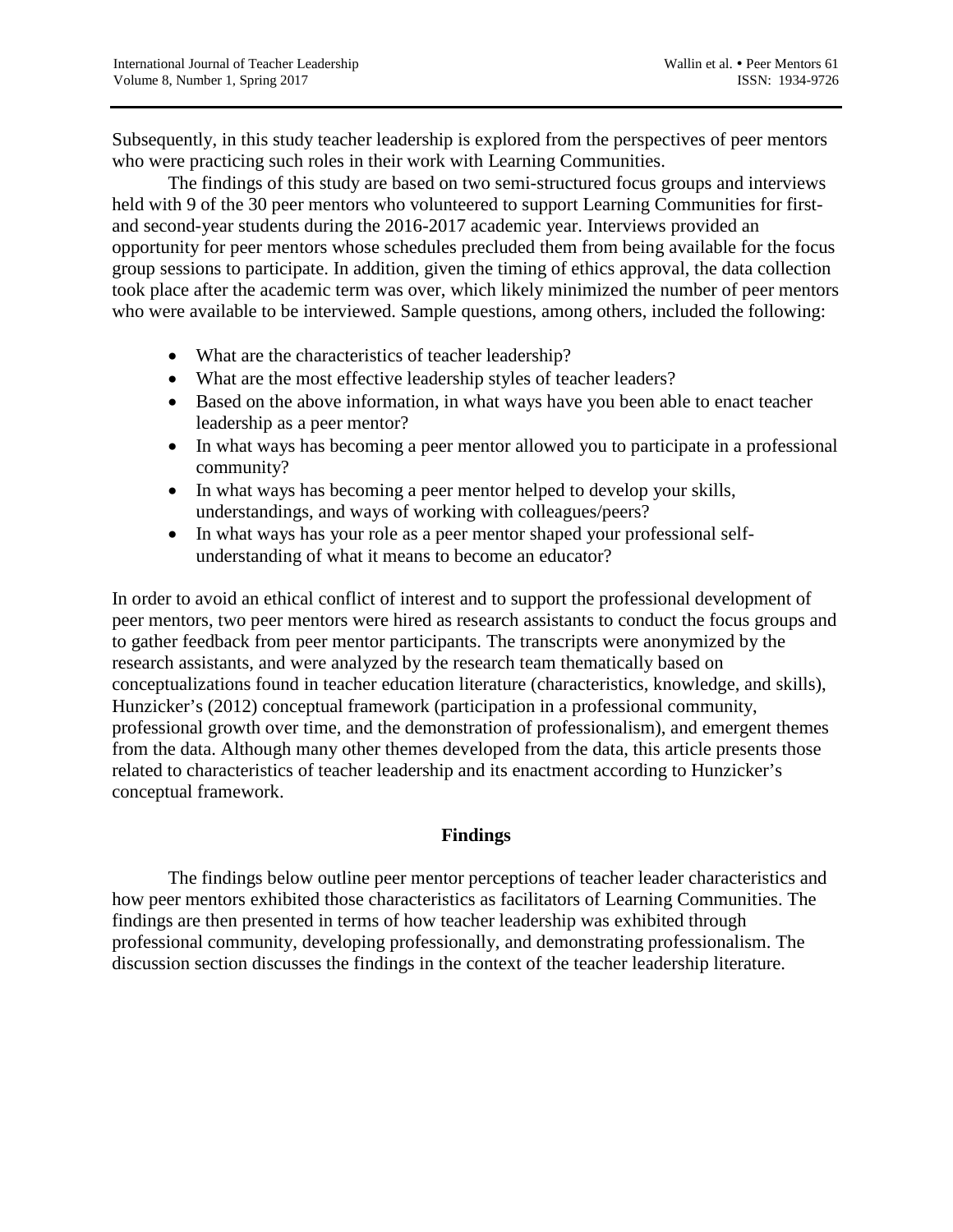### **Characteristics of Teacher Leadership**

Peer mentors were asked to provide their understanding of what constituted teacher leadership. In their view, teacher leaders were individuals who "spend the extra time to go above and beyond." Many of the provided descriptors of teacher leaders included personal characteristics that attract others to them and provide a foundation for building trusting relationships, including being supportive, encouraging, caring, inspiring, and enthusiastic. Much of the commentary focused on how teacher leaders interact with others. Most prevalent in this regard included the ability of teacher leaders to discern the needs of the group and facilitate the successful achievement of common goals through collaboration. A peer mentor alluded to this when he or she suggested that teacher leaders are adaptive in that

you're not there to direct every single thing. You're there to step in and guide and step back and let things develop…. It's a process of engaging and disengaging at different times in order to get the goals that you want from the group.

However, in their view, teacher leaders also ensure that movement towards the achievement of common goals is fostered:

If you see something that needs to be done, or something, or a decision needs to be made…taking the initiative and just going out there and saying, "What about this?", and guiding decisions or taking a position that needs to be filled…. You're going to go out there and you're going to do it.

Peer mentors also suggested that teacher leaders at times have to unsettle regular patterns of interaction. Peer mentors acknowledged this when they suggested that "[t]eacher leadership also involves taking risks and acknowledging when things do not go as smoothly as planned." They also unsettled the notion of teacher leader as "expert," arguing instead that teacher leaders use "prior knowledge to make [learning] relevant," and then "facilitate a group in which everyone's contribution is respected and valued." These leaders are "able to step back and still be seen as a leader and a source of knowledge and a source of collaboration without necessarily bulldozing." Some peer mentors spoke of the benefits that complementary leadership styles offer when circumstances warrant them, noting that "we are all here to help each other, to understand what we can contribute, how we can contribute…what ways do we benefit the group as a whole." Another peer mentor suggested, "being a teacher leader is not coming up with your own agenda, and showing what you know, but serving your group…. Servant leadership." Ultimately, according to peer mentors, teacher leaders set an example for others to follow, and are "constantly reflecting on [their] practice."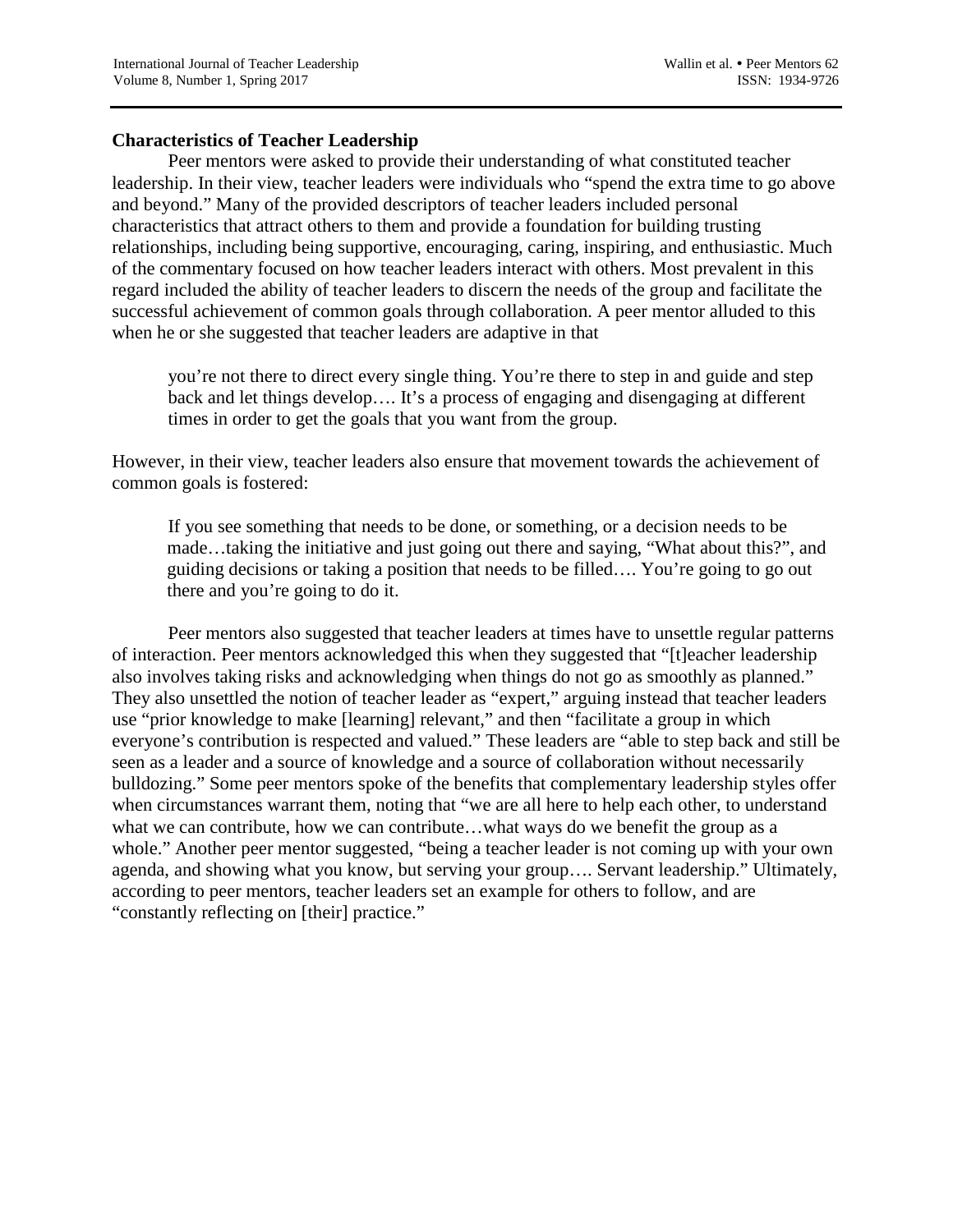### **Peer Mentors as Teacher Leaders**

Once peer mentors had the opportunity to reflect on their understandings of teacher leadership, they were asked to comment on the extent to which their roles as peer mentors had provided them with the opportunity to enact teacher leadership. The personal characteristics alluded to in the section above were reinforced by a peer mentor who noted the following:

I have been able to demonstrate teacher leadership as a peer mentor by sharing my experiences with other students to reassure…and help provide them with advice on how to be successful. I genuinely cared about the students in my LC…. I listened when they needed someone to talk or vent to. I was also able to inspire other students through the presentation that I did on scholarships and the impact that they have had on my life. I have also been able to share stories about the good experiences that made me want to be a teacher.

Other peer mentors acknowledged how important it was to demonstrate belief in others' ability to succeed, and "be that person that pushes them." Peer mentors reinforced the importance of building respectful, trusting relationships with others:

It definitively has taught me the importance of the relationships, not even with your students but also with your fellow teachers because I know that my students really enjoyed their time with my partner and I because we worked so well together and because we respected each other.... Also just noticing how much they appreciated when I learnt their names and little things like that. I think it just taught me that teaching is not all about the information you're portraying onto others but how you do that and the trust you can gain from the relationships.

The value of having two peer mentors in each learning community was articulated by peer mentors who noted that the co-teaching opportunity taught them how to develop professional relationships and compromise when the needs of the group pushed them to adapt their plans. They acknowledged the primacy of the relationship between the two peer mentors and suggested that "it was really important to understand your partner teacher and that's right from the beginning" because students "model what their co-peer mentors have modeled, so if your relationship together is like butting heads all the time, then you're probably going to see that in your students as well."

Peer mentors found that taking on this role helped to unsettle their traditional socialization as teacher "experts" based on authority and "classroom control." As one student noted, "the natural inclination when you get in front of grade sixes is to be that professor and to be that, you know, 'I'm gonna teach you guys,' but when it's your peers, there's less of that." They suggested that the role had broadened their perspectives on education. One peer mentor provided an example of times when their peers asked about different levels of study (elementary, high school, etc.) that was not within their experience. Many had to "make themselves vulnerable" to peers, and acknowledge that they did not have all the answers. They learned that asking for support from colleagues or members of the Learning Community Leadership Team was not a poor reflection on their abilities as educators. As a consequence, peer mentors suggested that their overall confidence in working with colleagues and students greatly improved. One student said that "it gave me confidence for the future just knowing that I can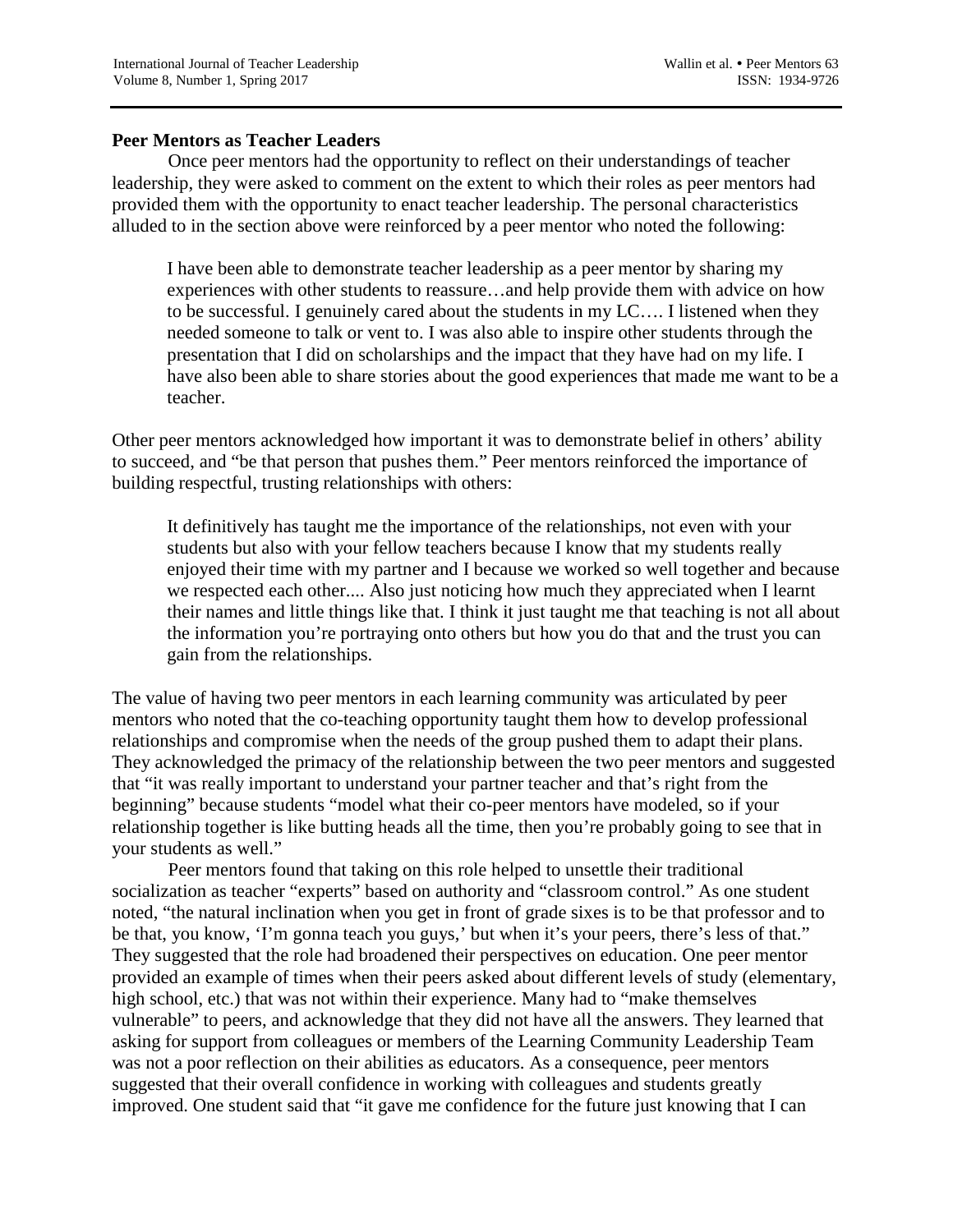stand out in front of my colleagues and with my colleagues in my future as a leader." Another suggested:

It allowed me to get comfortable...amongst people around the same age…. The one thing I was nervous about before my pre-internship was no one was going to take me seriously…. Being able to take on that role in the Learning Communities was a big confidence booster…. It allowed me to feel like I can be that leader.

Perhaps the most important demonstrations of teacher leadership came from the examples provided by peer mentors that spoke to their ability to discern the needs of their Learning Community groups, and flexibly adapt their efforts to achieve their expected outcomes. One peer mentor spoke of how she developed a strategy for discerning the needs of the group:

If you have a theme to what the community is that day, just posing a question to see what kind of responses you get from it, and that way the students drive the conversation, which can direct their learning to things you wouldn't have even thought of with the topic which can lead to great learning experiences.

Other peer mentors discussed times when they had adapted their plans based on the needs of the group. A powerful example is provided in the following comment:

[My partner and I]…took the leadership role and the practice of being reflective and adapting to their needs, so for us to talk about the K-12 curriculum isn't so relevant to them, but for us to talk about the university curriculum, university outcomes, university assessment, was really, really, something that they were able to talk about and theorize about because they were living it, and for us that was really good practice and something that as a student leader that required collaboration, required reflection.

A second peer mentor suggested that their group switched the weekly activities so when "students were stressed about exams, we had a study session rather than a presentation on time management or something like that." Moving away from controlling the information/classroom to focusing on flexible strategies based on the needs of the group had significant value for student engagement and learning:

[My partner and I] were amazed at how much information [first- and second-year students] actually knew, and the depth and the breadth of what they were actually saying to each other was extremely rewarding because here you have students who aren't necessarily comfortable with this material really fleshing it out and growing…. Let's start with you guys, what do you know? And then just build on what they've done, and then they took much more ownership over what they were doing.

These findings suggest that the first forays into teacher leadership for these peer mentors were generally positive, and that this job-embedded professional development was teaching them skills about how to work with adult learners and colleagues. As a consequence, they came to a stronger understanding of themselves as professional educators.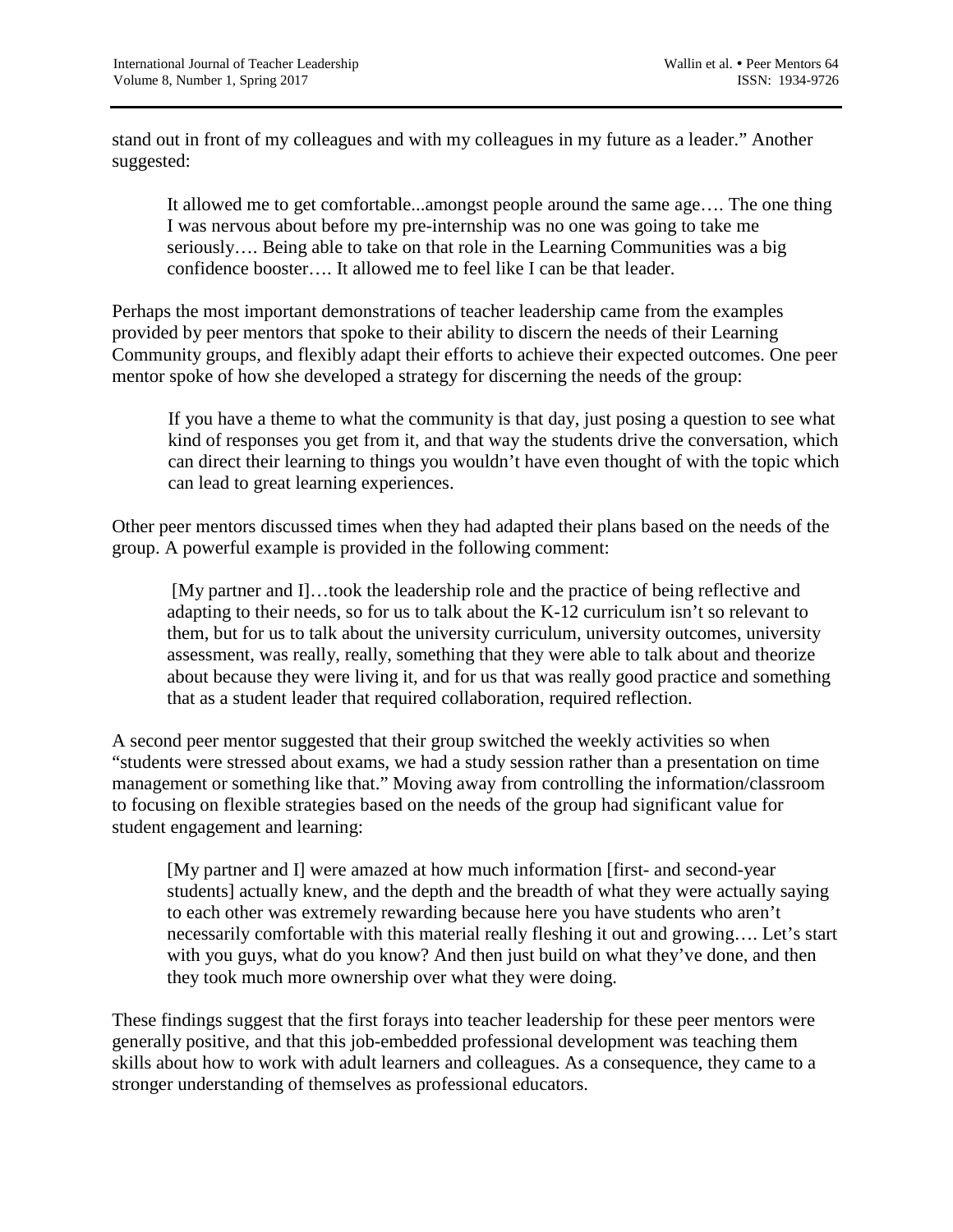## **Professional Community**

Though the professional community of this study appears to be most appropriately tied to the Learning Communities, the responses from peer mentors demonstrate that the professional community included a number of layered communities that interacted with Learning Communities. The web of networked teachings/learnings from these professional communities helped to solidify peer mentors' understandings of teacher leadership. These communities included the Learning Communities, the peer mentor professional community, the professional community of the College of Education, and the larger educational professional community. In the first instance, peer mentors appreciated the goals of the Learning Communities, and the developing sense of professional community that Learning Communities provided for first- and second-year students:

I noticed that a lot of my students who were in my group were getting to know each other through the semester and I could tell they were feeling more comfortable and feeling more connected. And then second semester…I saw them in groups from that group I was a mentor for…. They are going to come into their third year knowing so many people and feeling connected to people…because of this.

A second professional community mentioned was the peer mentor group that met each week. This gathering helped peer mentors get to know their peers in the college, and created connections between them when they saw each other in classes:

Being in the peer community, you're meeting up with all the peer mentors who are facilitating peer communities, which creates another community in itself where you get to collaborate with each other, you get to ask questions, or if you're struggling with getting your group to participate, you can bounce ideas off each other, and I think that in itself is participating in a professional community.

Peer mentors noted that this group acted as a means for discussing their developing sense of professionalism. The meeting time facilitated sharing ideas and respect for each other's contributions, and provided them with a sense of community in service to the college.

A third professional community was the College of Education. Peer mentors acknowledged the professional benefits of working with the Learning Communities Leadership Team, program advisors, the associate dean, and a number of faculty members. Their role as peer mentors provided them with opportunities to learn more about the vision of the teacher education program in the college. In addition, they became more connected to individuals whose roles in the college would further support their learning and completion of their programs:

[Learning Team Member] is an advisor as well it's easier to ask her for certain class problems you know. Getting to know [the associate dean], like getting to know outside of her role of associate dean and as well when she came into the different sessions with the peer mentors. Getting to know profs you are going to have the following year because they came into one of your sessions. A lot of connections which are always good and they are all positive. That was really helpful, like getting you immersed into the college more so than just a student...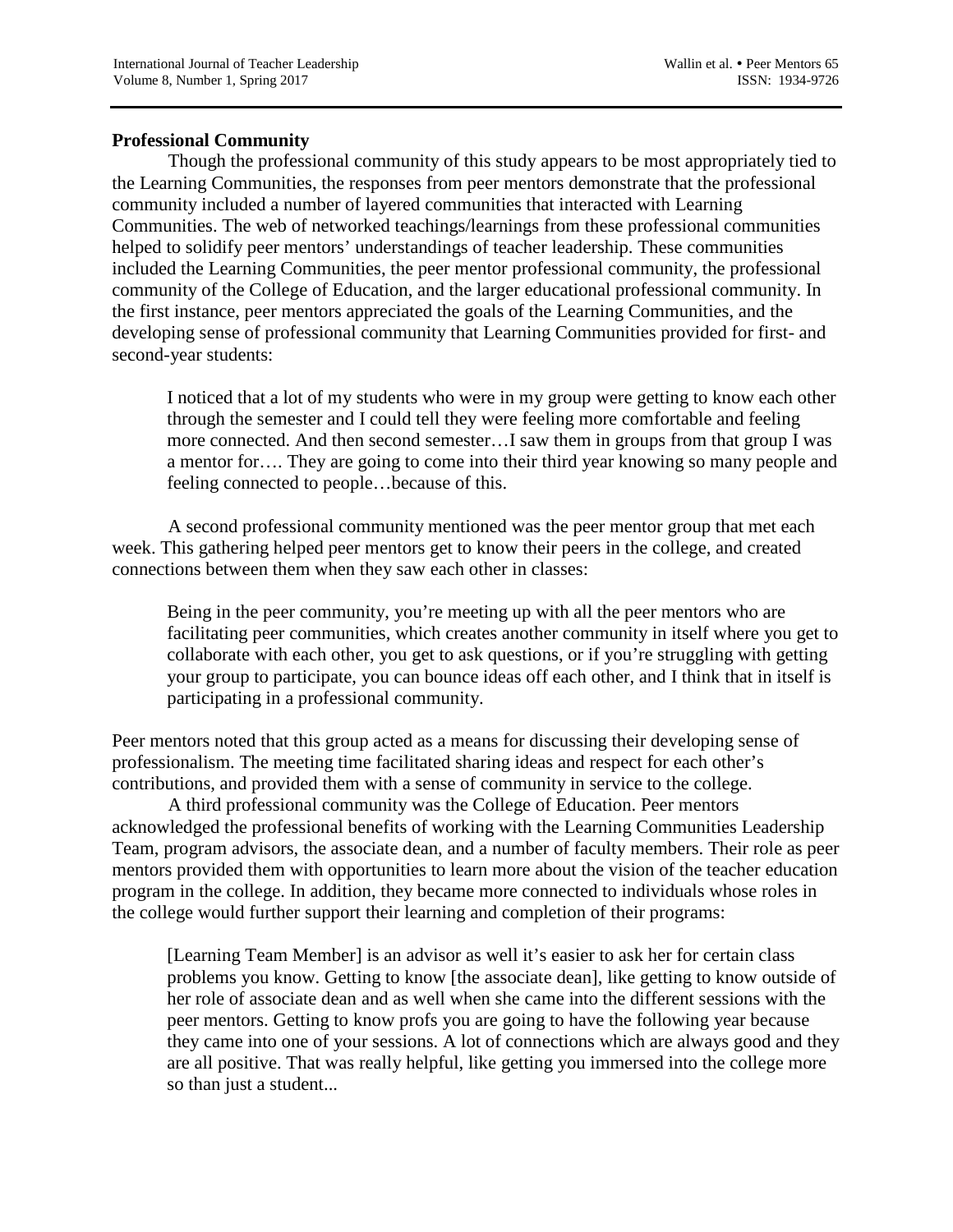The last professional community mentioned was the general profession of education. Peer mentors appreciated the network of connections that were made with the incorporation of guest speakers, practicing teachers, and the Saskatchewan Teachers Federation (STF) whose presentations benefited both the first- and second-year students, and also the peer mentors. In their estimation, these links to the field were incredibly important, as they supported learning and networking.

Peer mentors spoke of the benefits of community in a number of ways. They saw the benefit of the creation of the Learning Communities for students who were transitioning into post-secondary education. As one peer mentor noted:

You all kind of want the same thing, to grow up and be a teacher, to be a great teacher, and so just to have that community feel was really important to me. And helping those students in first and second year because…that social support was so key to my transition as a poor student to a good student. I needed that. I needed help and I needed friends and I needed time to be social….

Second, they discussed the value of the professional community for those transitioning into the education program given that:

Students that are taking classes in arts and science…are still connected with the College of Education. When they come the third year, there will be a stronger sense of community in their classes and they have connections to our faculty members prior [to] going into the college full time.

Third, the broader professional community was highlighted by peer mentors who noted that they were exposed to people and ideas they otherwise would not have been exposed to through coursework: "We never had exposure to STF and other professionals in the community and getting to meet principals and STF members was beneficial to us as well." Perhaps the most nuanced perspective made by a peer mentor acknowledged that all of these professional communities merged into a microcosm of the education profession that helps students make concrete their abstract notions of what it means to be a professional educator:

All of a sudden, it's not just a faceless thing. You see people. You see professors. You see people who are here. You see how it operates. It's a microcosm of what we're trying to do, and through the use of guest facilitators, all of sudden you're like, "Okay, there is somebody who teaches this; this is a real thing." We don't all just go into a building and become teachers. There's professors who teach us how to do this properly. So it puts a face on something which maybe has anonymity, right?

A fourth benefit accrued because peer mentors were learning how to build community, a skill that they would be able to take with them as they progressed through their careers:

Building that community is great because that is what you are going to be doing as a teacher within your school and other schools. You are going to have the aspiration to go out into the education field with a community already built and want more.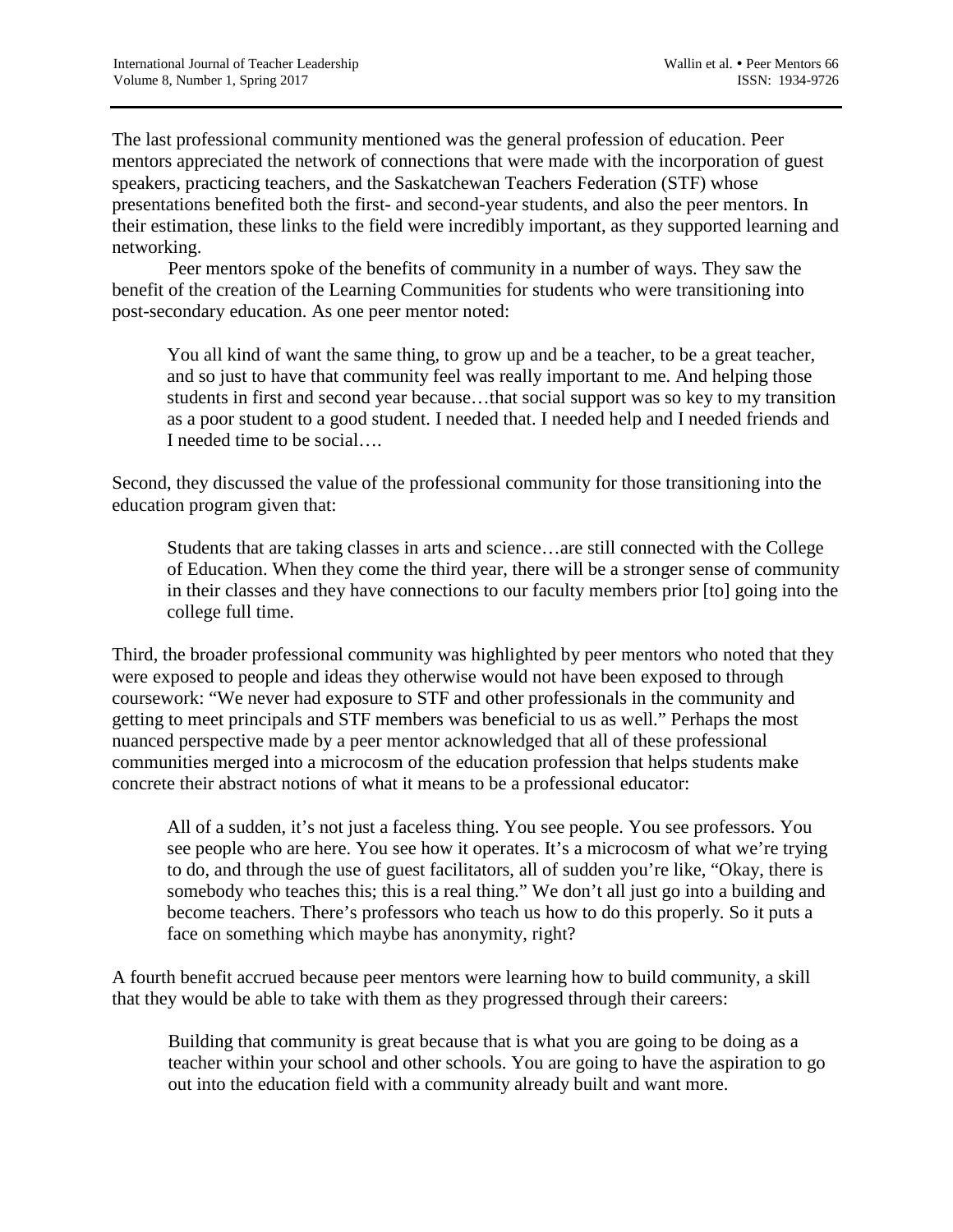These teacher candidates have reflected on a variety of professional communities that influence the development of their professional identities. They have recognized the nuanced and multilayered opportunities for professional growth that their role as peer mentors provided.

# **Developing Professionally**

The intent of teacher education programs is to support the professional growth of preservice teacher candidates. Although one of the goals of the Learning Communities initiative was to support the professional growth of first- and second-year students, an underestimated outcome was the professional growth of peer mentors as they worked with their peers to lead Learning Communities. When asked about the ways in which peer mentors had grown professionally over the course of the year, one peer mentor laughed and said, "I don't even think you can quantify that." Another noted, "I can't even come up with enough good things to say about all of the growth that occurred for myself and all of the skills." A third spoke of the nature of the job-embedded learning that is very different from coursework, given its deliberate focus on student interactions, professional practice, and collaboration:

I think I learned more from being a peer mentor than I have, actually, in some ways, from the other portions of school. You know, when I look at from the beginning of the year to now, and I'm not saying that I am not learning anything from the university, or from being in schools, but because it's much more of a…they're similar to you. They're students at the university and in that way, you don't have that whole "oh I'm the teacher and you're the students" perspective and it's much more of a collaborative environment. You learn so much more in that.

The role of peer mentor facilitated self-reflection and self-awareness, the development of instructional/leadership skills, and professional identity. Many noted that being a peer mentor enhanced their ability to plan for instruction, but also to become more flexible during instruction given the needs of the group. Peer mentors suggested that the experience offered

insight into what it is like to try new things and respond each time to try and make the next LC even better…. I have had a lot of experience reflecting and thinking of ways to make a lesson or LC better.

Others noted that their skills in the use of technology and facilitation improved as they worked to co-create their Learning Community sessions. As one peer mentor noted,

You learn what to do when you have no lesson plan, or you have a lesson plan and the tech comes apart or you have a facilitator not show up, so that's high stress, but you get a lot of growth from that experience.

Peer mentors appreciated the fact that the Learning Communities provided them with a nonevaluative "safety net" for risk-taking as they developed their instructional styles prior to practice or employment. For example, they suggested that the practice they received through peer mentoring was significantly different from that in their field experiences because it minimized the power relationships inherent in the teacher candidate/collaborating teacher relationship: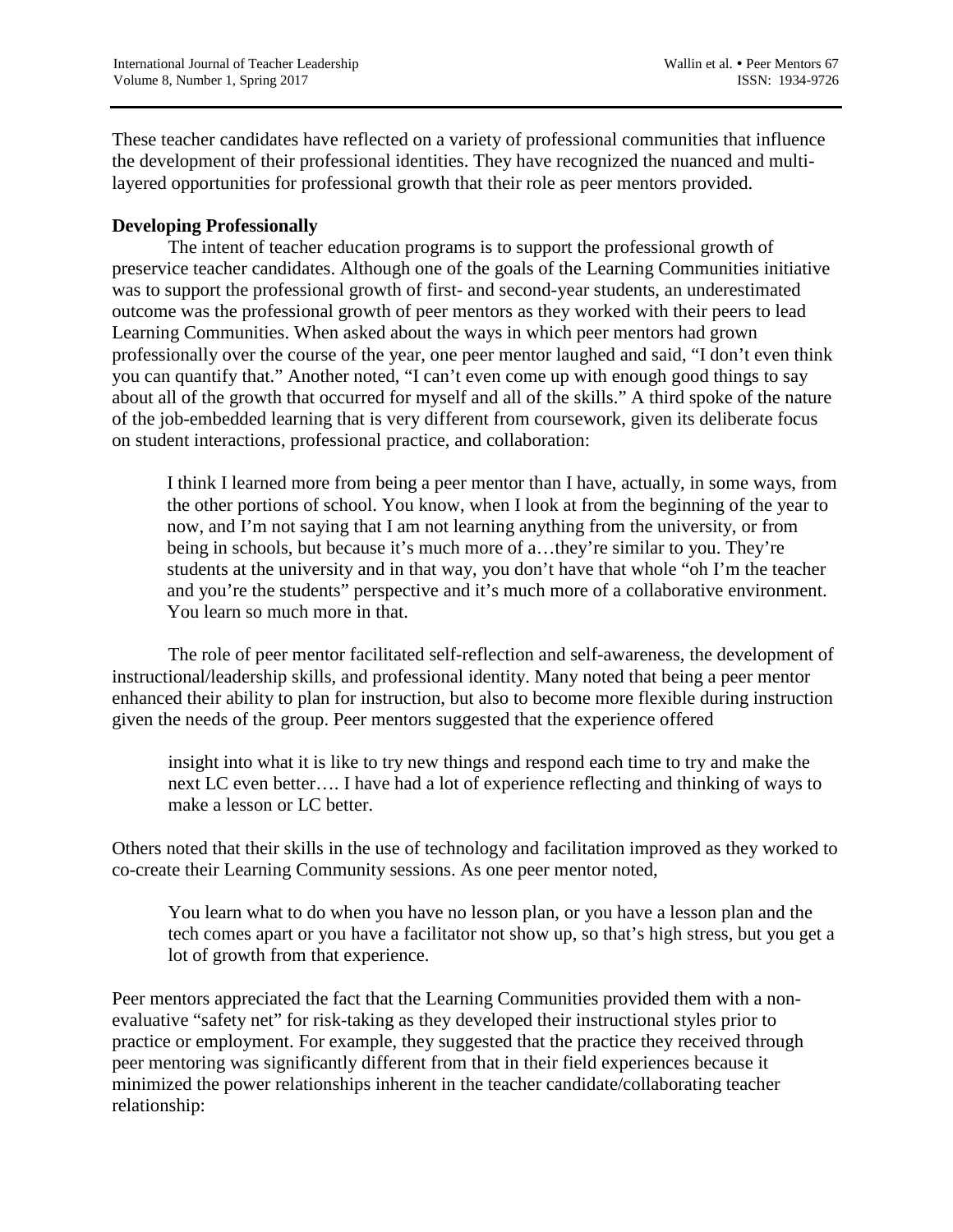When you're in the classroom, you have your teacher supervising you. Being a peer facilitator shows you what it's going to be like without having someone else supervising you, someone who is kind of, like, above you in the classroom so that students' kind of see that difference in power or whatever…. It kind of models to you what is coming.

However, they also noted that they had to work through the stress of working with peers, rather than students, even as they learned the value of letting go of "classroom control" in order to be more facilitative:

Initially, I found it more stressful because I'm going to facilitate a group of students who are older in age and that are more on my level. You don't have so much of an authority figure there so much as a facilitating figure. That and you don't know anybody…but once you get to know your learning community, and you get to build that atmosphere and the relationships with them, I feel like that stress just goes out the window.

Co-teaching responsibilities provided the opportunity for peer mentors to learn from each other's teaching styles and prior work experiences in order to co-create an effective learning environment:

It was a learning process to be with my partner and she has been an [educational assistant] in schools before so she had a more experienced way of teaching and I learned a lot from her. And it helped experiment with my way of teaching before going into internship. So being able to figure out how being most comfortable teaching and getting into that vibe was most helpful.

In addition, the co-teaching environment taught peer mentors how to work with other colleagues in a collaborative manner:

Just even getting that respect for collaboration, and how great it is to work with someone towards something was something that I didn't necessarily have a vision of teachers doing in the first place because you sit in front of one teacher all your life so I never really understood how key collaboration was until I got involved in this.

One peer mentor summed up the professional growth opportunity in the following manner:

The whole process is one of growth, and so starting from the beginning, and moving through this whole year has done nothing but make me grow, and it made me grow with understanding about how to teach better, about how to communicate better, about how to deal better with colleagues and differences, about how to take what I have learned in university, and actually use it in the classroom….you know, taking that theory, and applying it in a real-world situation.

Upon reflection of their experiences, peer mentors acknowledged that the time commitment of becoming a peer mentor was worth the professional growth benefits received.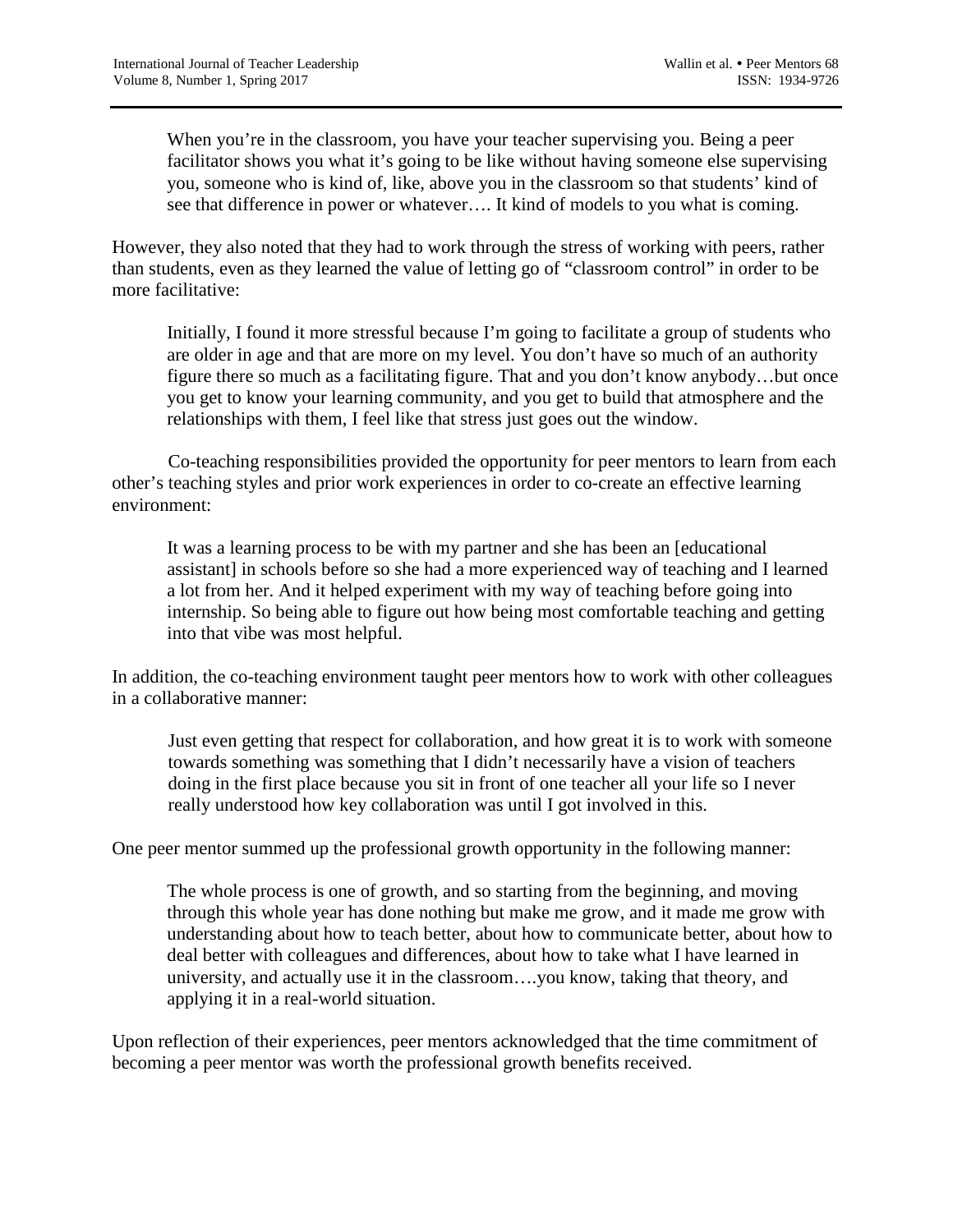### **Demonstrating Professionalism**

Peer mentors suggested that by taking on the role, "the opportunity to take initiative helps us to display professionalism. We are engaged." They enjoyed being able to share their experiences and knowledge with first- and second-year students, and believed that this increased their advocacy for the college. Their roles also presented them with the opportunity to talk overtly about what it meant to be a professional:

You know, as a first-year student, your expectations of professionalism and being a professional student are really different….you get a chance to talk about their expectations of you, what is going to be expected of them in the future, how they see these things as purposeful, and in what context—talking about dress, how we conduct ourselves outside, social media. Getting a chance to talk about why it's important to professionalism.

Peer mentors also talked about developing their ability to present professionally. They became "more aware of my actions and words and how they appear to others." They were able to "practice more professional language in an academic setting" and develop their skills in written professional communication. Peer mentors communicated regularly with their Learning Communities via email, and they learned through experience how to craft a professional communication; they practiced professional etiquette as modeled by the Learning Communities Team. One peer mentor spoke about the weekly peer mentor meetings, indicating that peer mentors were "showing the same respect for our facilitators as we expected [students] to show us, so like, not talking when [Learning Community Team Member] is talking, and not texting and really being present." They also learned how to disagree with others without rancor. As one peer mentor suggested, "I have had to demonstrate respect when ideas and arguments were made that I did not agree with. I developed professionalism by responding in a respectful way when my facilitating partner had differing perspectives and views from myself." Furthermore, they reflected how to create trusting relationships that respected boundaries between themselves and the first and second year students:

Relationships, number one knowing how to create limits in relationships. Because often we are told…you have to create a relationship that distinguishes a teacher from a student. Although as a peer mentor it may be different as the age gap is smaller and it's not as much as a teacher student relationship but it still taught me a lot about…having a professional relationship with the mentees.

Peer mentorship placed students in situations where they had to work with practicing professionals and faculty members. This fostered self-confidence, and an ability to create professional relationships that could translate into other settings as "getting exposed to people like that and working with them on a professional level made me more comfortable in other situations." Becoming a peer mentor also helped these students develop their teaching philosophies as they became more aware of their own values: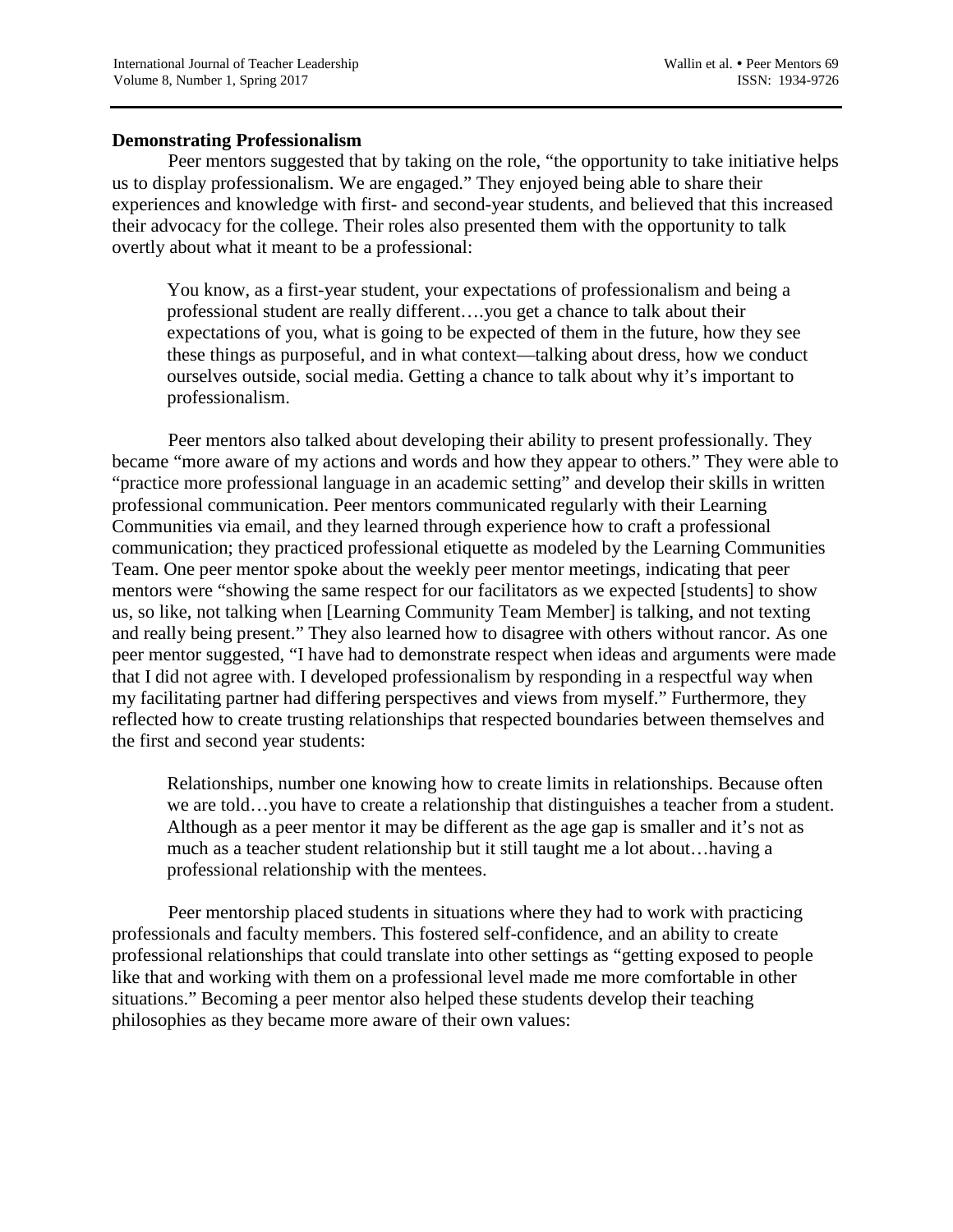It took…what I thought education was and what a teacher would be and put it into practice and gave me a real-life picture of what I thought. But at the same time, it helped me solidify why I was doing this or why I chose this profession…. Feeling this is where I belong and this is what I believe and so it also helped me build my teaching philosophy…. This experience…gives you a good place to start building that and creating a foundation of your teaching philosophy.

A second peer mentor acknowledged, "Getting to practice that facilitation and that collaboration really changed how I identify myself and what my values are as a teacher." Their discussions with each other in weekly peer mentor sessions provided opportunities for conversations about their developing identities as teachers. Furthermore, peer mentors suggested that their enactment of this role enabled them to model professional relationships with others:

I think for me being a peer facilitator really helps to model the different kind of relationships that you will have which you can then transfer to your school setting. Like collaborating with other peer mentors shows that when you get into your internship, you can collaborate with other teachers, or when you're in the staff meeting bouncing ideas off of each other, and just building the relationships with the students in your learning community, they may be a different age, but the same practice of building those relationships will still be the same as when you get into the classroom.

The role of peer mentor provided teacher candidates with opportunities for demonstrating professionalism that will transfer into their future roles as educators.

## **Discussion**

The results of this study indicate that peer mentors were able to develop, and demonstrate, teacher leadership in the three areas conceptualized by Hunzicker (2012) through job-embedded practice focused on professional growth. Their experiences reflect the findings of Nelson and Slavit (2008) who suggest that experiences that support teacher growth "should involve the creation of opportunities for teachers to engage as learners, build pedagogical and disciplinary knowledge, and co-construct and enact new visions of practice in context" (p. 100). For many peer mentors, this experience was their first exposure to teacher leadership. Accordingly, many were nervous about the experience at first, particularly because their prior field experiences had established authoritarian modes of teaching, learning, and relating to children and youth. These conceptions became unsettled as peer mentors worked with adult learners who were unafraid to demonstrate resistance to the notion of peers as authority figures. Peer mentors engaged with each other, and first- and second-year students, as learners and facilitators. They built upon the disciplinary knowledge of teacher education about which they were learning in their own courses and the disciplinary knowledge regarding supporting postsecondary student learning. As a consequence, with the support of the Learning Communities team, they were able to co-construct practice in this exciting new peer learning context that was free from the power dynamics that existed in their field experience courses in schools.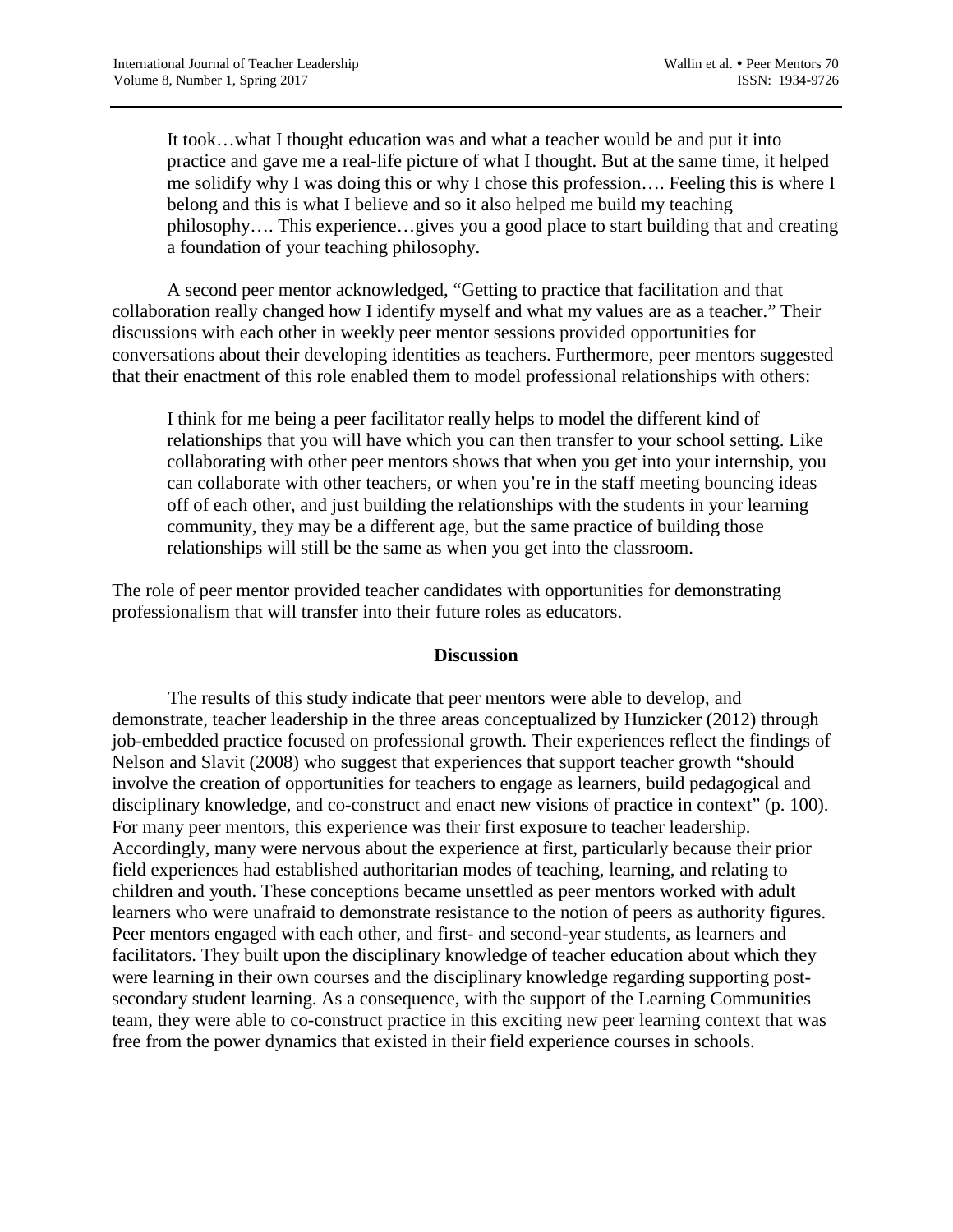The self-confidence of peer mentors as teachers and as leaders grew as they learned to facilitate and work with a variety of professionals. The growing sense of self-efficacy was expressed best by a peer mentor who noted,

This helped me to feel like I was still going to be a teacher who changed lives because that was something that I was kind of missing, and this kind of brought that feeling back, so hopefully I can take that feeling and hold onto that feeling when I do return to the classroom.

They began to appreciate the need for community to connect them to each other as learners and to the professional knowledge base of teaching. As their networks of professional connections grew, some were able to more fully appreciate the whole education system as represented within the levels of professional communities of which they were a part. As a consequence of their engagement in these communities of practice, their professional growth was fostered in settings that were premised upon factors acknowledged in the literature to be facilitative for teacher learning. Nelson and Slavit (2008) cite Darling-Hammond and McLaughlin (1995) who note that effective professional development should be

grounded in the work teachers do in support of student learning goals, engage teachers in inquiry and reflection, be collaborative, supported, and ongoing, and be meaningfully connected to other school and district initiatives. Also important for realizing the potential for teacher learning through collaborative processes is the establishment of norms and dispositions that allow for trust building and risk-taking. (p. 102)

The professional growth of peer mentors as teacher leaders is perhaps one of the largest benefits of the Learning Communities' initiative. Peer mentors were able to "practice" their instructional and leadership skills in a non-evaluative, safe forum where experimentation and risk taking were encouraged. They learned to appreciate, and practice, different instructional styles while having to plan towards common goals. They learned to discern, and access, the prior knowledge and experiences of their peers, and work with that knowledge to co-create engaging learning environments. They learned the value of accepting and providing feedback from first- and second-year students, their co-peer mentors, and the Learning Communities' team members as they experimented with instructional styles. As one peer mentor noted,

I have a habit of…being at the front of the classroom and I really appreciate and work well with a style that is different from that and that helps me to reflect and helps me to facilitate a little more and allow things to go a little more.

Their work with partner peer mentors taught them valuable skills in collaboration and communication. A peer mentor acknowledged these skills when they suggested,

You really have to coordinate together, and so if that's where we're going is that facilitating instead of lecturing, what that allows you to do is go, "okay we're all together here"...and practicing in that environment then facilitates going out into the real world…and it's much easier to do that.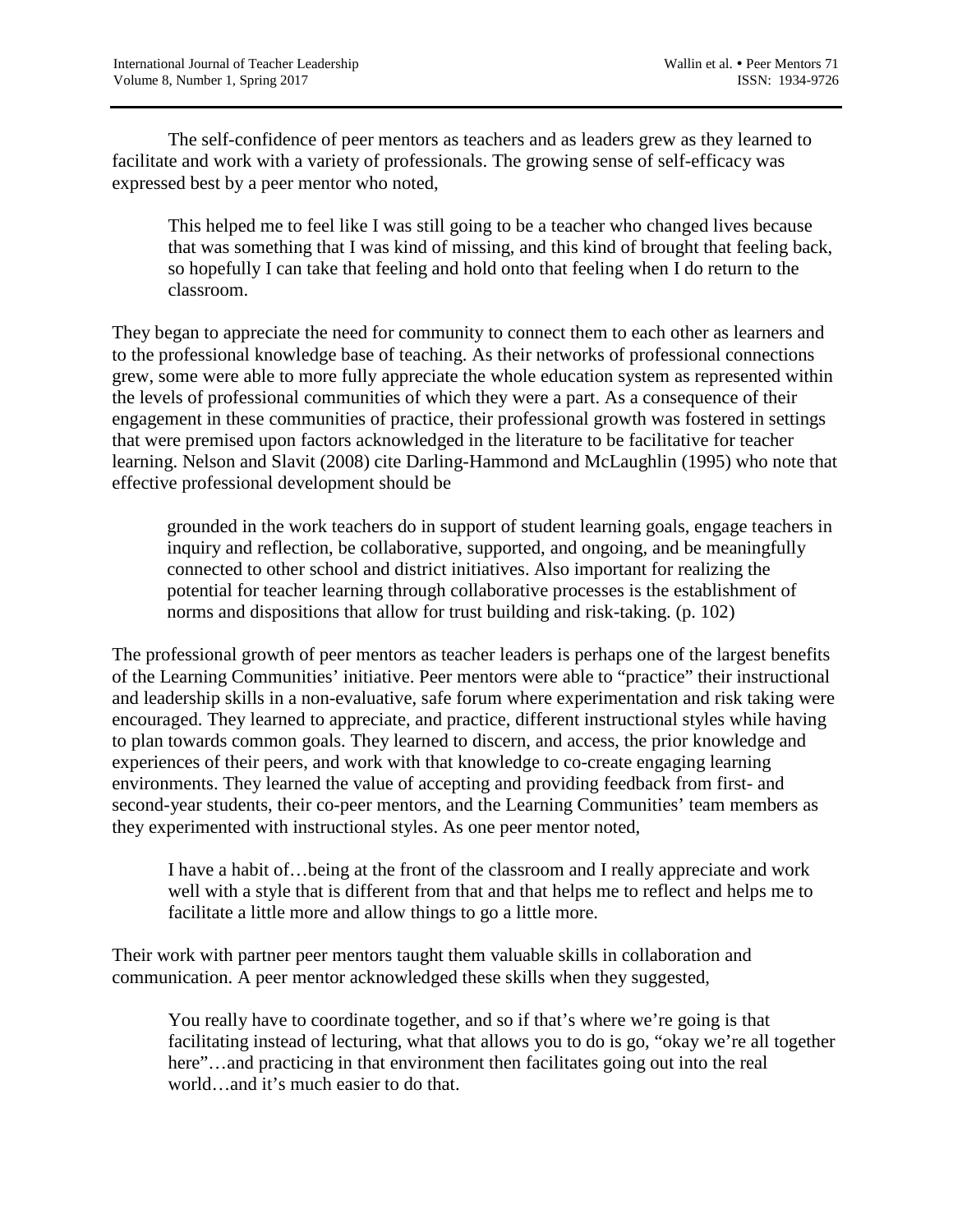The final component of Hunzicker's (2012) conceptual framework in which peer mentors enacted teacher leadership was that of demonstrating professionalism. Peer mentors served as advocates for the college and enjoyed the opportunity to participate as teacher leaders in the Learning Community initiative. They openly discussed the concept of professionalism and how that was demonstrated in the teaching profession. They demonstrated professionalism in their growing sophistication of verbal and written communication. They developed and modeled professional relationships and became aware of how to create boundaries in those relationships. They learned to professionally engage with and respond to others whose views were contrary to their own. Furthermore, peer mentors developed a stronger sense of their values, which helped them to articulate their teaching philosophies.

Fairman and Mackenzie (2012) suggest, "Professional development providers also need to take into account where teachers are in their professional careers and their readiness to assume different levels of leadership, providing encouragement for teachers" (p. 243). Our Learning Communities' initiative has provided peer mentors in the College of Education with jobembedded professional development that takes into account their stage as upper year postsecondary students. Their knowledge and experience as senior students provide unique opportunities for teacher leadership that are often unacknowledged in the realm of teacher education literature, research, and practice. This is particularly important given that many teacher education programs are now after-degree two-year preparation programs that do not provide for this kind of innovation for teacher candidate growth. In part, it is the unique environment of the four-year program that is creating this kind of learning and leadership opportunity for peer mentors. The nature of the program itself offers peer mentors the opportunity for senior students to provide leadership to other students, to develop their own professional growth, and to become a leader at an early career stage in the teaching profession. Encouraging teacher leadership at the undergraduate level of study can foster a solid foundation for future efforts in in-service environments.

Poekert (2012) has critiqued the teacher leadership literature by suggesting that studies tend to "focus heavily on the foundational components of teacher leadership rather than the means by which it is developed, the means by which it is practiced in schools, the targets of its influence, and its impact on teaching and learning" (p. 185). We would concur with this premise. Indeed, we have been motivated in this paper to offer a number of means by which teacher leadership is being practiced within Learning Communities and in peer mentor engagement with co-facilitators, with others in the college, and with colleagues in the profession. We have yet to inquire further into how first- and second-year students are responding to the leadership of peer mentors, though we have collected some data to this end. We are confident, however, in our evidence that suggests how peer mentors have developed their teaching skills, and that they have learned transferable skills from each other and from their Learning Communities about how best to serve the needs of learners. We look ahead to inquire into the extent to which the peer mentor experience influences students' post-secondary learning success.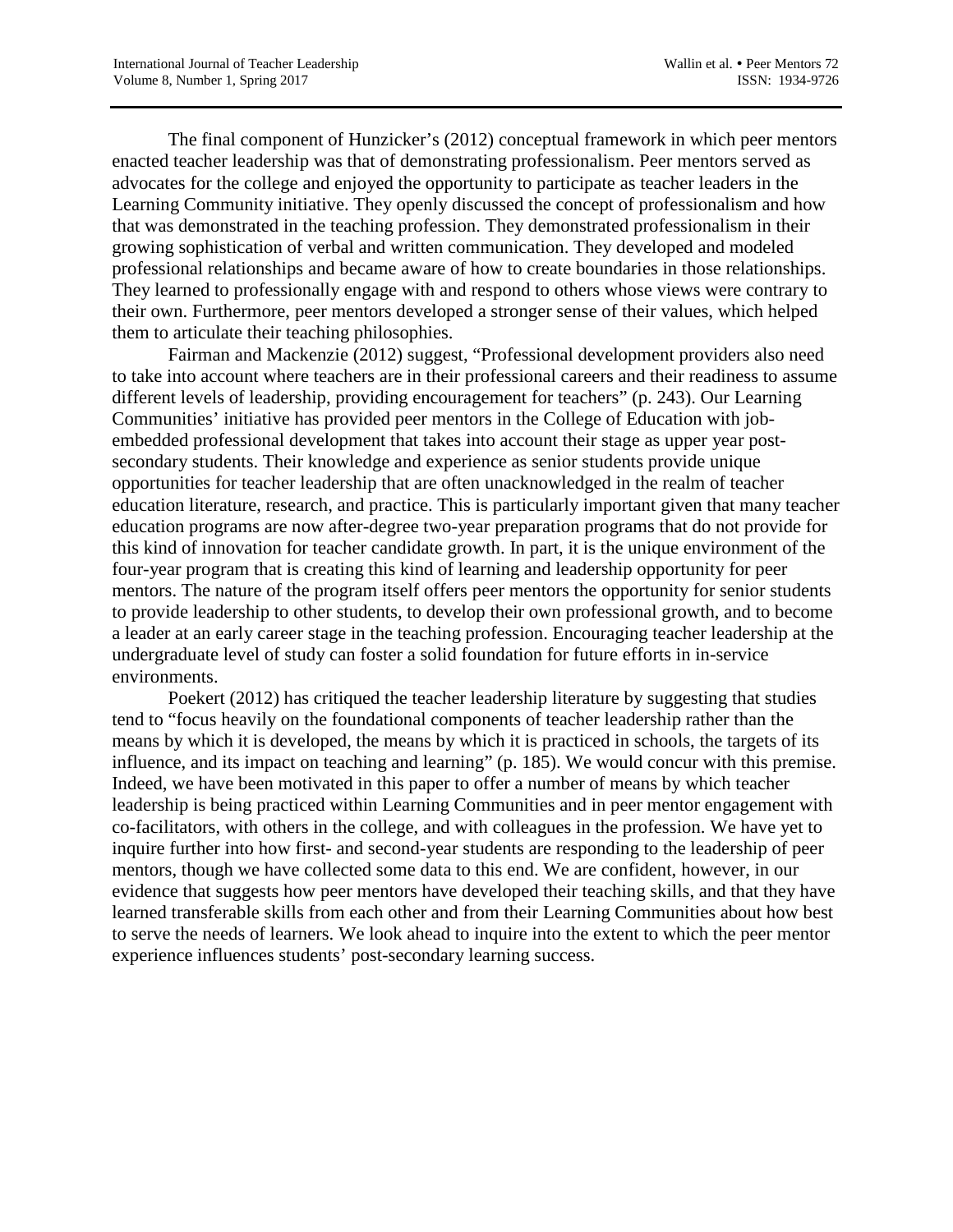Struyve et al. (2014) suggest that "making the development of teacher leaders a priority in education systems concerned with reform will result in those systems achieving in school improvement, better student learning outcomes, enhanced teacher learning and increased staff retention" (p. 205). Although post-secondary teacher education environments appear to be neglected in this statement, we advocate that such contexts have a vital role to play in fostering the development of teacher leaders. Our work with peer mentors suggests that the Learning Community initiative has fostered the development of teacher leadership characteristics with its focus on engagement in safe, learning-focused, job-embedded professional communities in which teacher candidates develop and demonstrate their professional leadership capacities.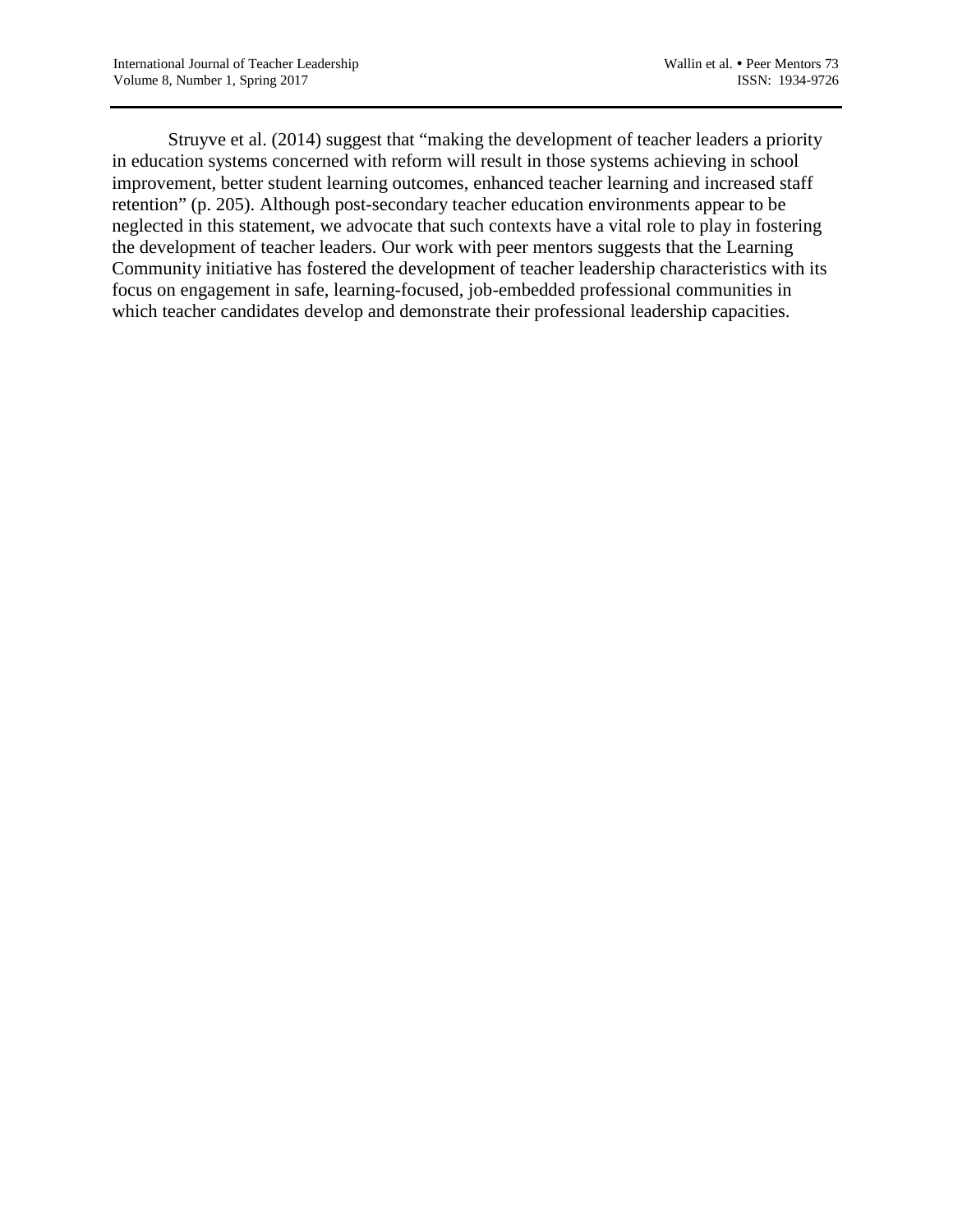### References

- Angelle, P. S., & Deyhart, C. A. (2011). Teacher perceptions of teacher leadership: Examining differences by experience, degree and position. *NASSP Bulletin, 95*(2), 141-160.
- Bolam, R., McMahon,A., Stoll, L., Thomas, S., & Wallace, M. (2005). *Creating and sustaining effective professional learning communities*. Nottingham, UK: Department for Education and Skills.
- Bowman, R. F. (2004). Teachers as leaders. *The Clearing House, 77*(5), 187-189.
- Brondyk, S., & Stanulis, R. (2014). Teacher leadership for change. *Kappa Delta Pi Record, 50*(1), 13-17.
- Carver, C. L., Margolis, H., & Williams, T. (2013). Teacher leadership: Practices, politics and persistence. *The New Educator, 9*(3), 167-168.
- Cooper, K., Stanulis, R., Brondyk, S., Hamilton, E., Macaluso, M., & Meier, J. (2015). The teacher leadership process: Attempting change within embedded systems. *Journal of Educational Change, 17*(1), 85-113.
- Crowther, F., Ferguson, M., & Hann, L. (2009). *Developing teacher leaders: How teacher leadership enhances school success* (2nd ed). Thousand Oaks, CA: Corwin.
- Danielson, C. (2007). The many faces of teacher leadership. *Educational leadership, 65*(1), 14– 19.
- Darling-Hammond, L., & McLaughlin, M. W. (1995). Policies that support professional teacher development in an era of reform. *Phi Delta Kappan, 76*, 642-644.
- Fairman, J., & Mackenzie, S. (2010, May). *Spheres of teacher leadership action for learning.* Paper presented jointly at the American Educational Research Association annual meeting, Denver, CO.
- Fairman, J. C., & Mackenzie, S. V. (2012). Spheres of teacher leadership action for learning. *Professional Development in Education, 38*(2), 229-246.
- Frost, D. (2012). From professional development to system change: Teacher leadership and innovation. *Professional Development in Education, 38*(2), 205-227.
- Harris, A. (2005). Teacher leadership: More than just a feel-good factor? *Leadership and Policy in Schools, 4*, 201-219.
- Hunzicker, J. (2012). Professional development and job-embedded collaboration: How teachers learn to exercise leadership. *Professional Development in Education, 38*(2), 267–289.